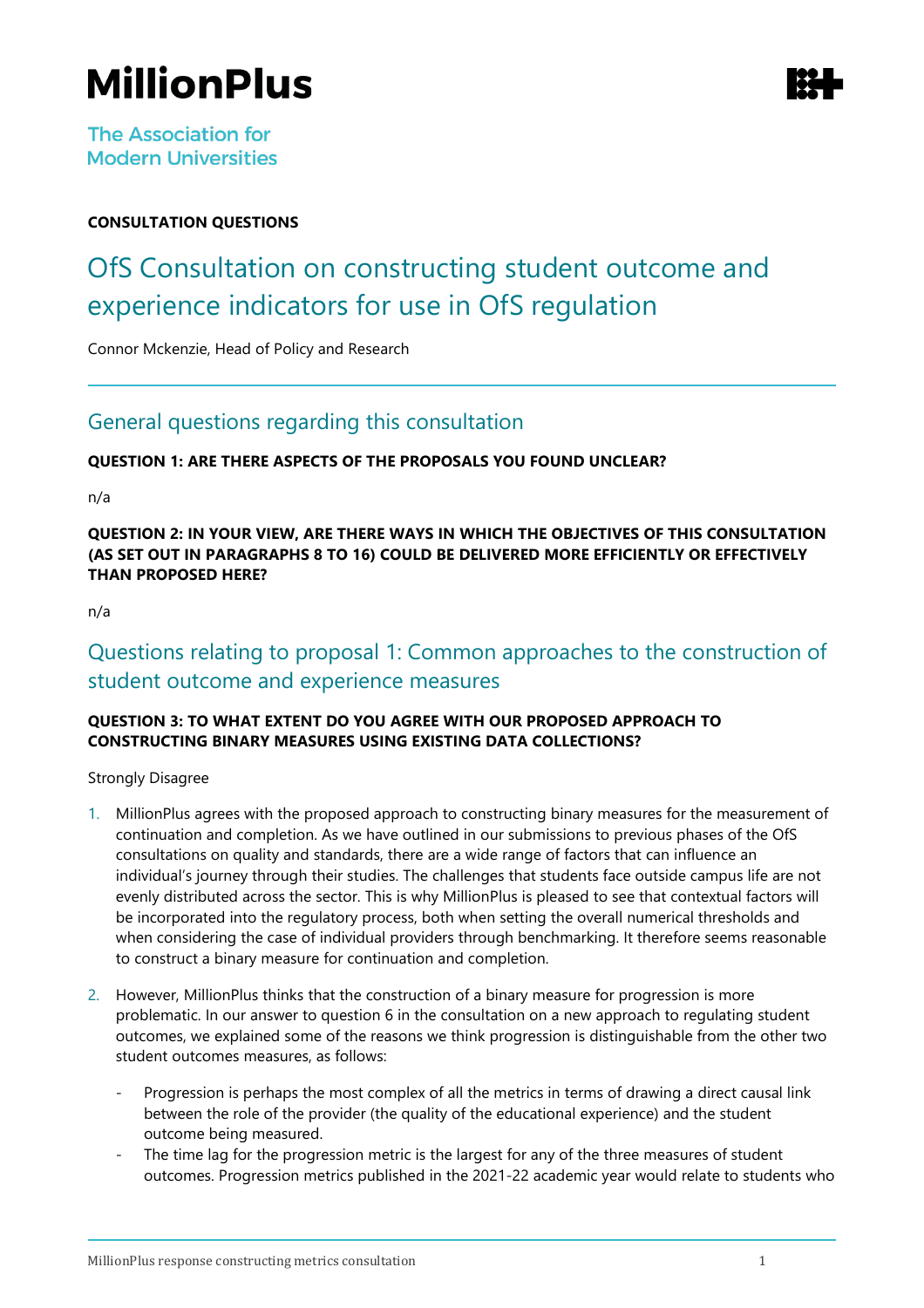have started full-time undergraduate courses at least five years prior to the data collection, and at least seven years prior to the data collection in the case of part time undergraduate students.

- Despite significant improvements in the recruitment practice of many employers over recent years, there is still a considerable level of prejudice towards graduates based on the type of institution they attended (perceived prestige). So in many cases performance on this indictor will often reflect the subjective view of employers with respect to institutions rather than any objective measure of performance of universities or the level or personal development/learning gain of the individual.
- There are structural, socioeconomic factors that influence progression into highly skilled employment such as race, class and disability. The consultation document indicates that some work has been undertaken to mitigate for these factors, which is to be welcomed. Nevertheless, the way in which these socioeconomic factors influence outcomes is arguably more complex than is the case for continuation and completion, because these are now interacting with an even deeper mix of societal factors, mainly those pertaining to the labour market.
- The flip side of this is that by setting too strict a numerical threshold for progression risks ignoring the agency of the individual graduate in the labour market. There is a limit to the impact that the institution can have in the direction of the individual after they have left the university. This is not to suggest that the university does not have a role and responsibility to promote and support strong progression outcomes. But there is a danger universities become punished for something over which they have only partial control.
- 3. With these factors in mind, it might be prudent to treat the progression metric with a slightly different approach to that of continuation and completion. Bringing this back to the question in hand, constructing a binary measure might not be the best way to approach progression. Assigning students the label of positive or negative after only 15 months is perhaps short-sighted. MillionPlus believes that the Graduate Outcomes survey is a significant improvement on the previous Destination of Leavers from Higher Education (DLHE) survey.
- 4. There will always be a trade-off between capturing the full impact of university study on graduate careers (i.e. more long term) and time lags in the data and reliability concerns. But creating a binary for the progression measures risks ignoring 1) the range of motivations that students have for entering higher education 2) the broader benefits bestowed upon graduates that are not limited to definitions of highly skilled employment, but nevertheless contribute to their personal development and progression after university. One way to mitigate this might be to incorporate other elements of the Graduate Outcomes survey into the progression metric so that it can account for a broader sense of value and impact with respect to progression after study that is relevant to the student.
- 5. Drawing a crude binary of positive or negative outcomes after only 15 months ignores the longer term career benefits that are accrued by graduates that often do not show up after such a short amount of time. Furthermore, it also ignores how graduates in certain disciplines develop after university and build their professional credentials in a more accumulative pathway that would not be recognised as highly skilled employment. This is most notable for the creative arts, where students often are developing a portfolio of work in the immediate years after study to build cache in their field. The creative industries are one the fastest growing sectors of the economy, and are estimated to be valued at £128.4bn in the UK. It would therefore seem a strategic error to overlook this and end up punishing certain institutions largely based on their subject specialisms.
- 6. MillionPlus believes there might be merit in the OfS exploring a more relative measure of progression. This could be done by introducing some kind of scale of outcomes that is not limited to one single definition of positive or negative. The SOC codes that underpin the measure of highly skilled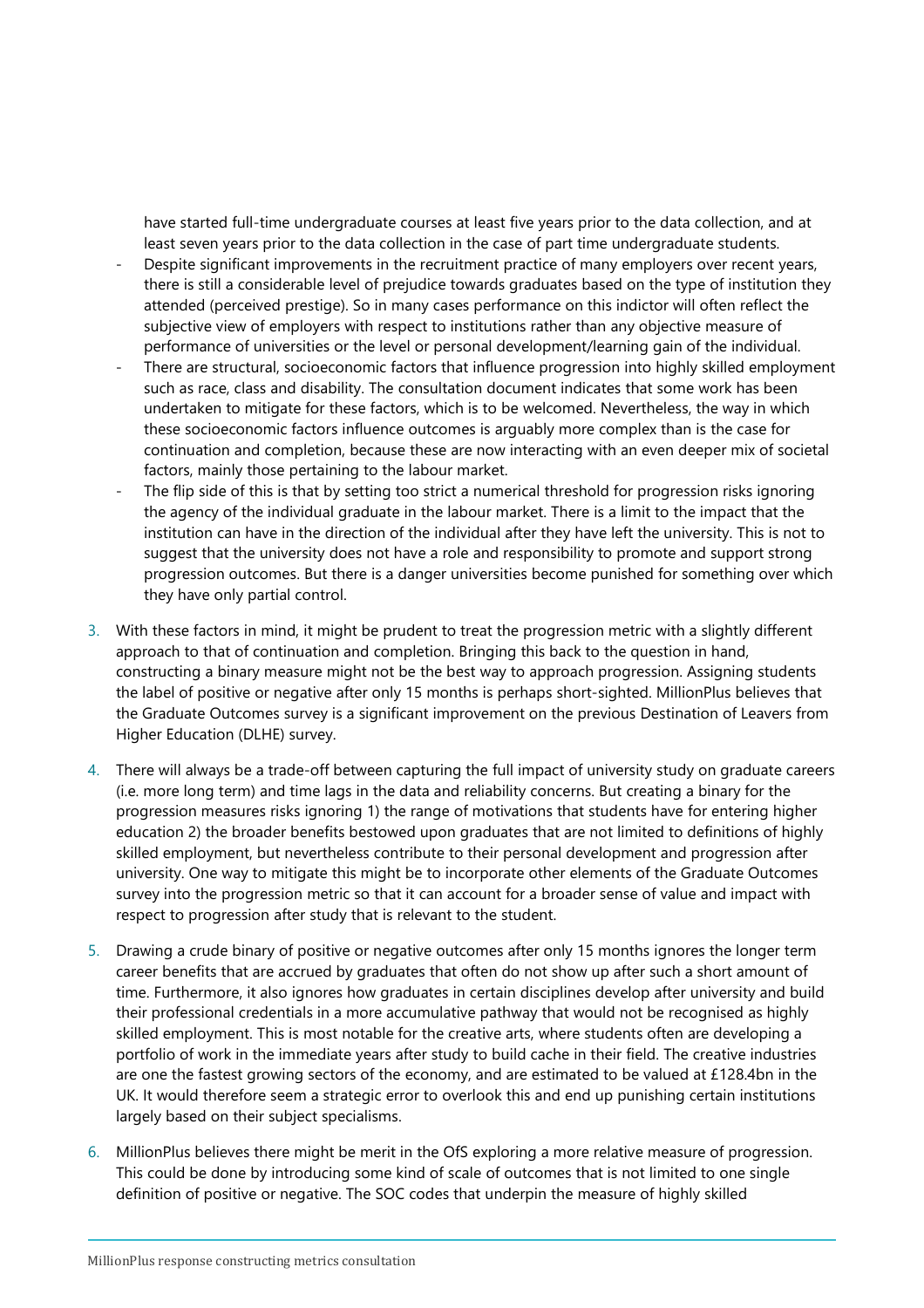employment do have a hierarchy or order that could be utilised here. Similarly, this would open up room for "other activities" to be placed on a scale that gives them a relative position that is distinguishable from unemployment.

# **QUESTION 4: TO WHAT EXTENT DO YOU AGREE WITH THE PROPOSED ANNUAL PUBLICATION OF SEPARATE BUT CONSISTENTLY DEFINED AND PRESENTED RESOURCES THAT INFORM TEF AND CONDITION B3 ASSESSMENTS, USING THE FORMATS THAT WE HAVE INDICATED (INTERACTIVE DATA DASHBOARDS, EXCEL WORKBOOKS, DATA FILES)?**

#### Agree

7. If data is to be made publicly available through data dashboards, it follows that it should be available to be downloaded as files to help those in the sector use and interpret the data in a way that suits them. However, this should be done on the condition that there is a clear disclaimer about the level of statistical uncertainty involved in the figures with all publication formats. It is important that this does not just feature on the dashboards but that this is clearly marked in relation to the data folder and that there is some explainer of statistical confidence and how this relates to the data in question. This will act as a deterrent against irresponsible use of the data that is being published and hopefully helps to increase the level of accountability in the use of the data. The danger is that the data will be downloaded and manipulated by those who will not apply the appropriate level of rigour, and then this is shared to spread misinformation, or misleading perspectives on provider performance.

# Questions relating to proposal 2: A common reporting structure for student outcome and experience indicators

# **QUESTION 5: TO WHAT EXTENT DO YOU AGREE WITH OUR PROPOSED REPORTING STRUCTURE FOR STUDENT OUTCOME AND EXPERIENCE MEASURES?**

Neither agree or disagree

- 8. MillionPlus agrees in general with the reporting structure that is outlined here. However, it would have been beneficial to have had the relationship between indicators and split indicators be made more explicit or explained as part of this section. As such it is left unclear as to whether there is any relative emphasis or importance to indicators and split indicators being proposed (or if views are being sought on this).
- 9. MillionPlus would object to registered students being included within the reporting structure of the TEF. We will be making our arguments for this in more detail in our response to the TEF consultation.

# **QUESTION 6: TO WHAT EXTENT DO YOU AGREE WITH OUR PROPOSED APPLICATION OF THESE CONSULTATION OUTCOMES TO THE ACCESS AND PARTICIPATION DATA DASHBOARD?**

Agree

# Question relating to proposal 3: Common approaches to the populations of students included in student outcome and experience measures

# **QUESTION 7: TO WHAT EXTENT DO YOU AGREE WITH THE PROPOSED COVERAGE OF STUDENT OUTCOME AND EXPERIENCE MEASURES?**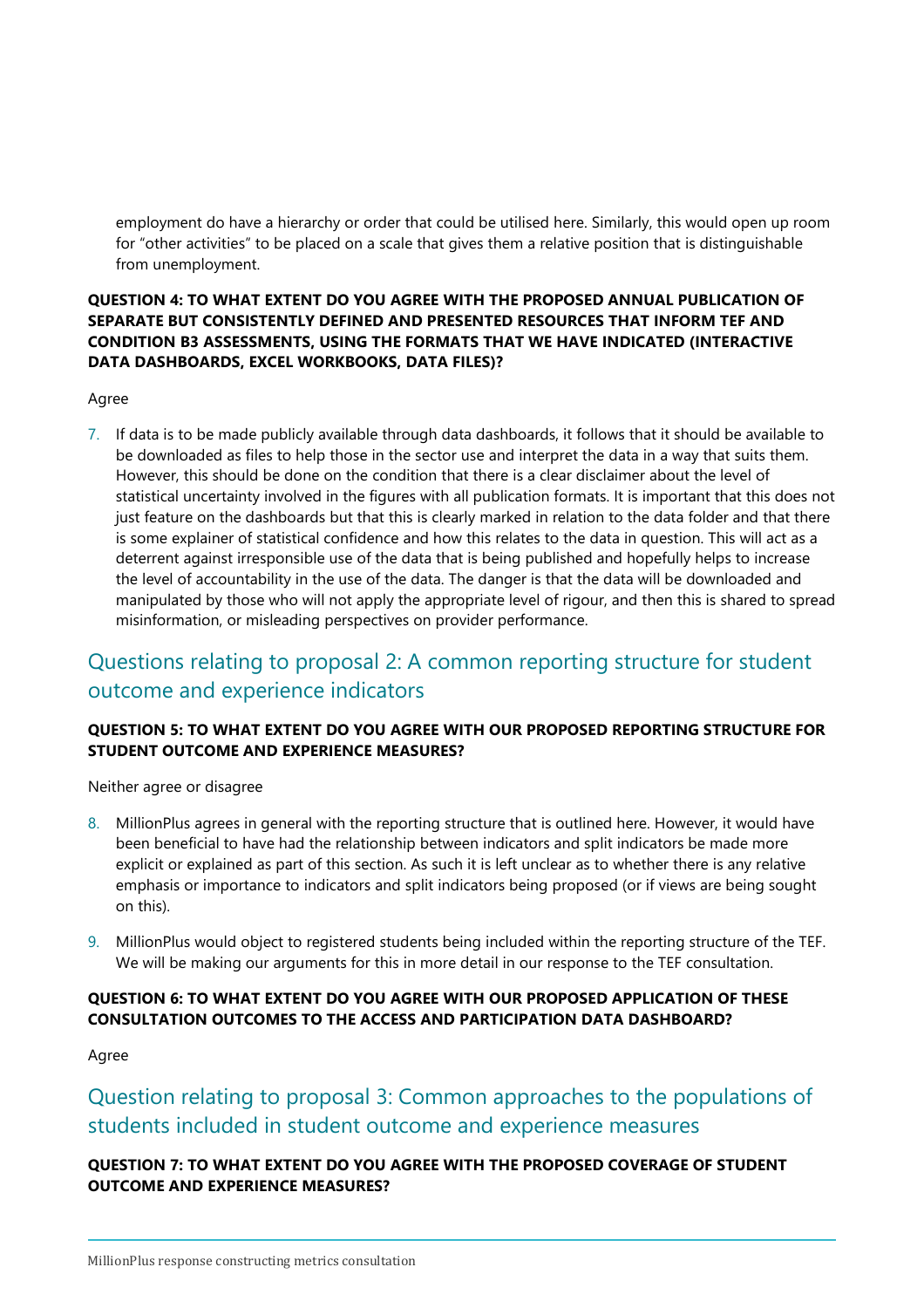#### Agree

# Questions relating to proposal 4: Common approaches to defining and reporting student populations

**QUESTION 8: TO WHAT EXTENT DO YOU AGREE WITH OUR PROPOSED DEFINITIONS OF MODE AND LEVEL OF STUDY? PLEASE PROVIDE AN EXPLANATION FOR YOUR ANSWER. IF YOU BELIEVE OUR APPROACH SHOULD DIFFER, FOR EXAMPLE, TO RELY ON A STUDENT'S SUBSTANTIVE MODE OF STUDY ACROSS THEIR WHOLE COURSE, PLEASE EXPLAIN HOW AND THE REASONS FOR YOUR VIEW.**

#### Neither agree or disagree

- 10. MillionPlus believes that it would be more appropriate to rely upon a student's substantive mode of study across their whole course. It appears that one of the main reasons offered for not adopting this method is the complexity of application. But complexity should not be a barrier here to finding what is the most accurate method of recording students' mode of study. It is hard to comment on this proposal without having a better sense of the degree of complexity that would be involved in this. But if this complexity essentially refers to the possibility of some arbitrary categorisations in specific cases, this alone does not appear to justify opting for a less accurate approach.
- 11. One might argue it is also arbitrary to assume a cut off point for mode of study at the beginning of the course. What is perhaps most important here is that there might be students who change their mode of study but still achieve positive outcomes (within the parameters of their new mode of study). In such cases the role played by the university in supporting a student through such a transition is actually likely to be more direct and more active than the average student who continues and completes their course successfully. It therefore seems unreasonable to punish providers who have played an instrumental role in supporting successful outcomes in scenarios where students have changed mode of study mid-way through their course.

# **QUESTION 9: TO WHAT EXTENT DO YOU AGREE WITH OUR PROPOSED DEFINITIONS OF TEACHING PROVIDER?**

#### Agree

### **QUESTION 10: TO WHAT EXTENT DO YOU AGREE WITH OUR PROPOSED DEFINITIONS OF ENTRANT AND QUALIFYING POPULATIONS?**

Neither agree or disagree

12. MillionPlus would question the apparent inconsistency in application of logic across different levels of study. It appears that when more than one provider has contributed to the teaching and development of a student at postgraduate levels, the OfS will take steps to recognise this i.e. for collaborative doctoral programmes. But in the case of undergraduate study, if an individual takes credit over from one institution to another, this is only counted by the final institution. We appreciate that this is not a direct comparison and, in the case of doctoral training collaborations, the shared nature of the study across different institutions is intended and built in from the beginning. Nevertheless it seems like an inconsistency in the logic that is being applied here, which arguably favours those providers who have a greater proportion of their provision at postgraduate level.

# Questions relating to proposal 5: Construction of continuation measures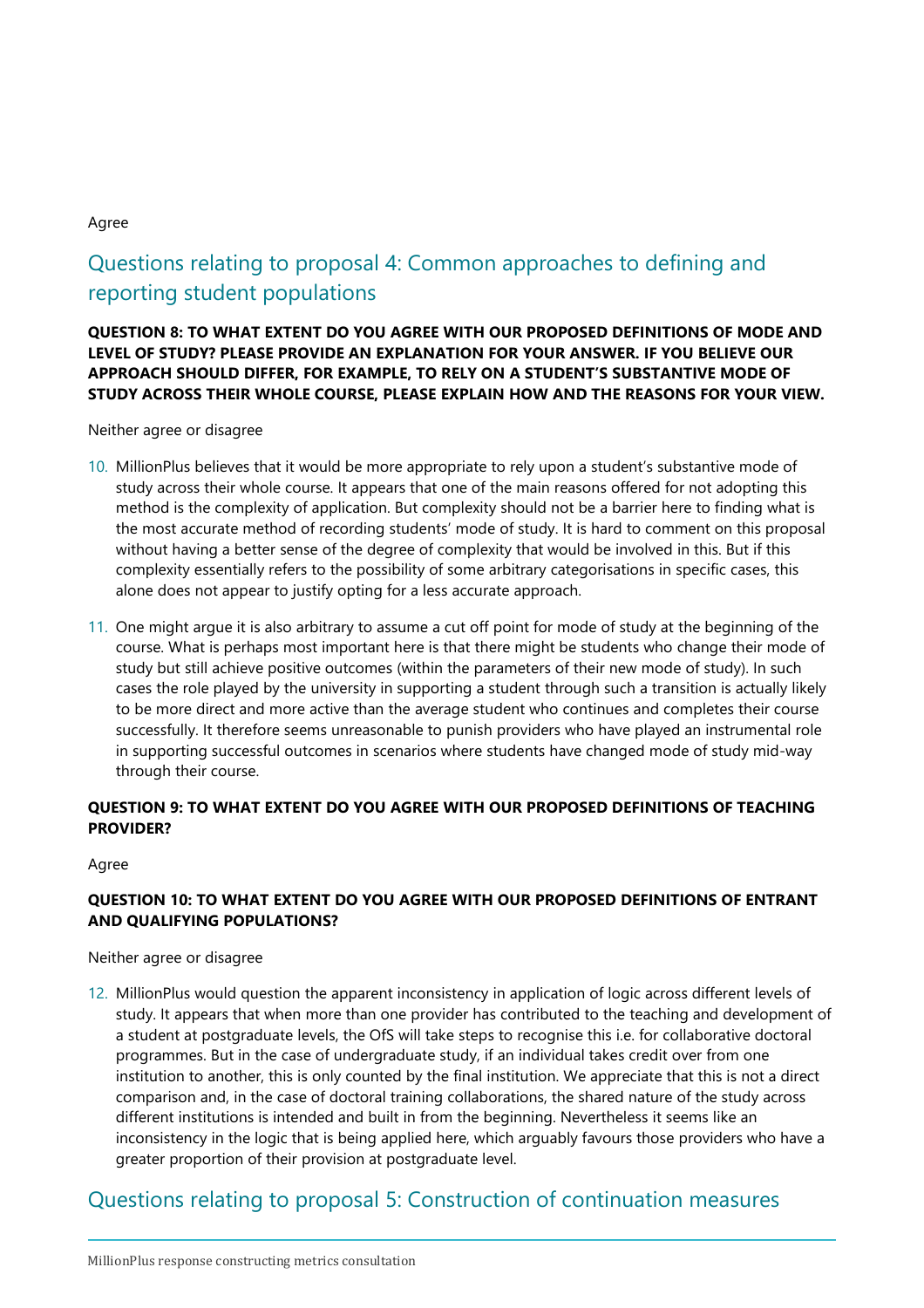# **QUESTION 11: TO WHAT EXTENT DO YOU AGREE WITH OUR PROPOSAL THAT CONTINUATION OUTCOMES ARE MEASURED FOR ENTRANT COHORTS?**

#### Agree

### **QUESTION 12: TO WHAT EXTENT DO YOU AGREE WITH THE PROPOSED CENSUS DATES FOR MEASURING CONTINUATION OUTCOMES FOR FULL-TIME, PART-TIME AND APPRENTICESHIP STUDENTS? IN PARTICULAR, DO YOU HAVE ANY COMMENTS ON THE ADVANTAGES AND DISADVANTAGES OF USING A ONE-YEAR CENSUS DATE FOR PART-TIME MEASURES?**

#### Agree

# **QUESTION 13: TO WHAT EXTENT DO YOU AGREE WITH THE OUTCOMES WE PROPOSE TO TREAT AS POSITIVE OUTCOMES FOR THIS MEASURE?**

Agree

# **QUESTION 14: TO WHAT EXTENT DO YOU AGREE WITH THE PROPOSED APPROACH TO STUDENT TRANSFERS IN MEASURES OF CONTINUATION OUTCOMES?**

Agree

13. It appears that the main problem identified here relates to limitations in the data. It would be good therefore, for the OfS to explore what data would be needed and how this could be achieved to support effective monitoring of credit transfer. It is a shame that institutions that have played a successful role in developing students who transfer will not be recognised. Under the current limitations, it seems sensible to treat these as neutral. But it means that the success of a student and their positive outcomes will only be attributed to the finishing institution for student transfers, which only recognises part of the institutional role played in their trajectory.

# Questions relating to proposal 6: Construction of completion measures

### **QUESTION 15: DO YOU HAVE ANY PREFERENCE FOR ONE OF THE PROPOSED APPROACHES TO MEASURING COMPLETION OUTCOMES OVER THE OTHER?**

- 14. MillionPlus can see the strengths and weaknesses of each option, but there is a slight preference for cohort-tracking. This is because it places the greatest importance on the precision of the measure. It also seems to be an approach that is more in line with the methodology proposed for continuation. Consequently we think there is a greater consistency and overall coherence to the measures. There are benefits to the compound indicator, namely the timeliness.
- 15. While it is important to minimise the time lag associated with the data used in these measures, we accept that there is an inevitably in having some degree of time lag. Indeed, the compound measure does not eradicate a lag in the data. And since there will always be four years of data that are being considered (and six entry cohorts), the focus on timeliness seems less of a priority. Moreover, because this measure will also sit alongside continuation (which does not have the same time lag), one could argue that timeliness is less of a priority. The cohort-tracking method is also easy to understand for the sector, students, and wider the wider public.

#### **QUESTION 16: TO WHAT EXTENT DO YOU AGREE WITH THE DEFINITION OF THE COHORT-TRACKING MEASURE DEFINED WITHIN THIS PROPOSAL?**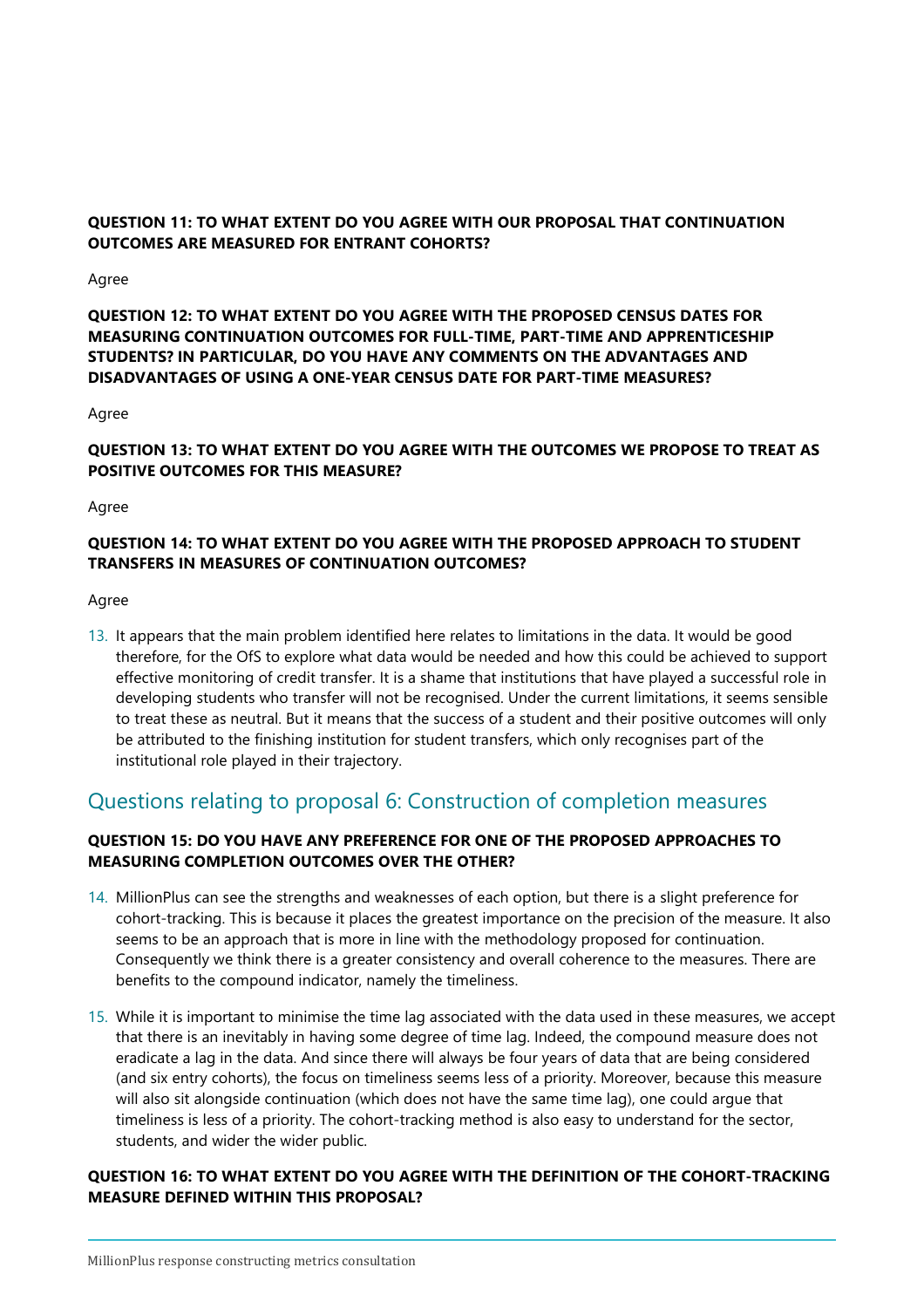#### Agree

# **QUESTION 17: TO WHAT EXTENT DO YOU AGREE WITH THE DEFINITION OF THE COMPOUND INDICATOR MEASURE DEFINED WITHIN THIS PROPOSAL?**

Agree

# Questions relating to proposal 7: Construction of progression measures

# **QUESTION 18: TO WHAT EXTENT DO YOU AGREE WITH THE PROPOSAL TO EXCLUDE INTERNATIONAL STUDENTS FROM THE CALCULATION OF PROGRESSION MEASURES?**

Agree

16. If it is not practical to collect and interpret data from international students for progression measures, then it is sensible to exclude them from this measure.

### **QUESTION 19: TO WHAT EXTENT DO YOU AGREE WITH OUR PROPOSED APPROACHES TO SURVEY NON-RESPONSE (INCLUDING THE REQUIREMENT FOR A 30 PER CENT RESPONSE RATE, AND NOT WEIGHTING THE GO RESPONSES)?**

#### Agree

# **QUESTION 20: TO WHAT EXTENT DO YOU AGREE WITH OUR PROPOSED APPROACH TO PARTIAL RESPONSES TO THE GO SURVEY?**

Agree

17. This approach is consistent with the HESA approach to response rates and is therefore straightforward for the sector to understand and work with.

### **QUESTION 21: TO WHAT EXTENT DO YOU AGREE WITH OUR PROPOSED DEFINITION OF POSITIVE PROGRESSION OUTCOMES AND THE GRADUATES WE PROPOSE TO COUNT AS PROGRESSING TO MANAGERIAL AND PROFESSIONAL EMPLOYMENT OR FURTHER STUDY? IN PARTICULAR, DO YOU HAVE ANY COMMENTS ABOUT THE APPROACH TO CARING, RETIRED AND TRAVELLING ACTIVITIES, OR TO EMPLOYED GRADUATES WITHOUT A SOC CODE?**

### Strongly Disagree

- 18. MillionPlus questions whether it is appropriate to count travelling activities as a positive outcome. This is likely to simply reward privilege, as those who go travelling after university will correlate strongly with those from more affluent backgrounds. We do not seek to make any value judgment about the travelling activities here, but it is unclear how this fits in with the guiding principles that have shaped other aspects of the proposals. The consultation clearly outlines that one of the considerations that has been made in developing these proposals is value for money for taxpayers. It is not clear how travelling as an activity, while valuable as a life experience, represents a return on investment for the taxpayer, or contributes directly to British society in a broader sense.
- 19. This contrasts with other categories mentioned in the question. Carers are making a huge social contribution to society that is often not recognised financially but should be treated as a positive outcome for the inherent value of such a contribution. They are also providing a service that may otherwise be subsidised by the state. Retirees have, in most cases, already made significant contributions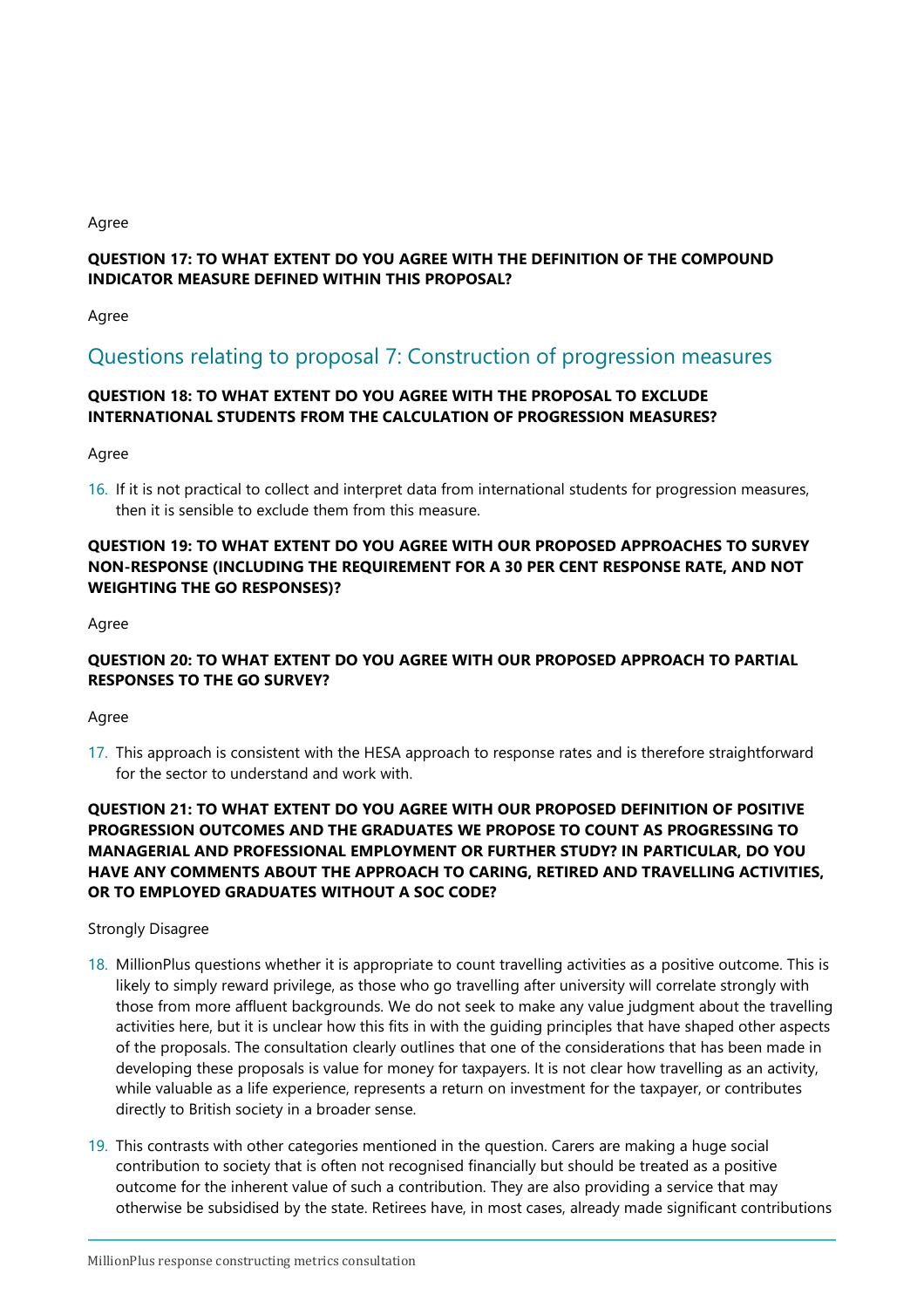to the public purse, and to wider society, throughout their lives, and it would seem unreasonable to count this as a negative outcome. Treating them as otherwise could also have reverse consequences on mature student recruitment, even if these are caused indirectly through the incentives/regulatory pressures placed on institutions.

# **QUESTION 22: TO WHAT EXTENT DO YOU AGREE WITH OUR PROPOSED DEFINITION OF NEGATIVE PROGRESSION OUTCOMES? IN PARTICULAR, DO YOU HAVE ANY COMMENTS ON THE DEFINITION OF 'DOING SOMETHING ELSE' AS A NEGATIVE OUTCOME WHEN IT IS REPORTED AS A GRADUATE'S MAIN ACTIVITY?**

#### Disagree

20. As outlined in our response to question 3, MillionPlus believes the construction of a binary metric for progression is problematic. This is because it might be too crude to simply attribute a positive of negative outcome to graduates 15 months after graduating. For these reasons we would advocate for a more relative or scalar measure, as opposed to the zero-sum of positive or negative. This would enable the inclusion of general employment outcomes as well, while still prioritising managerial and professional employment. In addition to this, there could be some distinction made between those that have "doing something else" as graduate's main activity as opposed to unemployment.

# **QUESTION 23: DO YOU HAVE ANY COMMENTS ON THE ADVANTAGES AND DISADVANTAGES OF THE PROPOSED DEFINITION OF MANAGERIAL AND PROFESSIONAL EMPLOYMENT?**

- 21. One of the main disadvantages of the proposed definition of managerial and professional employment is that it is unlikely to be able to the capture the value of creative arts degrees. Many graduates in these subject areas follow a specific pattern of career development during the period immediately after graduation in which they build portfolios of work, often operating on a freelance basis and developing content in a way that is not always tied to formal employment. The creative industries are one the fastest growing sectors of the economy, and are only likely to become more important as we gradually move deeper into a "knowledge-based economy".
- 22. MillionPlus thinks it might be short-sighted to regulate providers in a way that would categorise these students as constituting a negative outcome, as their contribution to society, both economically and culturally, is only likely to be fully realised further down the line. Indeed, this pattern of career development is not limited to the creative arts, in an economy and society that is becoming progressively more inter-disciplinary. But the issue is particularly acute for creative arts graduates. The danger is that this measure is likely to penalise institutions based on their institutional specialism ahead of their capacity to influence and foster positive outcomes for students.

### **QUESTION 24: DO YOU HAVE ANY COMMENTS ON OUR PROPOSED APPROACH TO INTERIM ACTIVITIES, AND THE COSTS ASSOCIATED WITH EXTENDING THE GO SURVEY INFRASTRUCTURE TO COLLECT AND CODE MORE INFORMATION ABOUT INTERIM EMPLOYMENT OCCUPATIONS, IF WE WERE TO PURSUE AN ALTERNATIVE APPROACH?**

n/a

### **QUESTION 25: DO YOU HAVE ANY COMMENTS OR SUGGESTIONS ON THE POTENTIAL FUTURE USE OF GRADUATE REFLECTIVE QUESTIONS?**

23. MillionPlus believes that the graduate reflective questions should be incorporated into the progression measure in some way. The Graduate Outcomes survey is a rich data source that is the envy of many other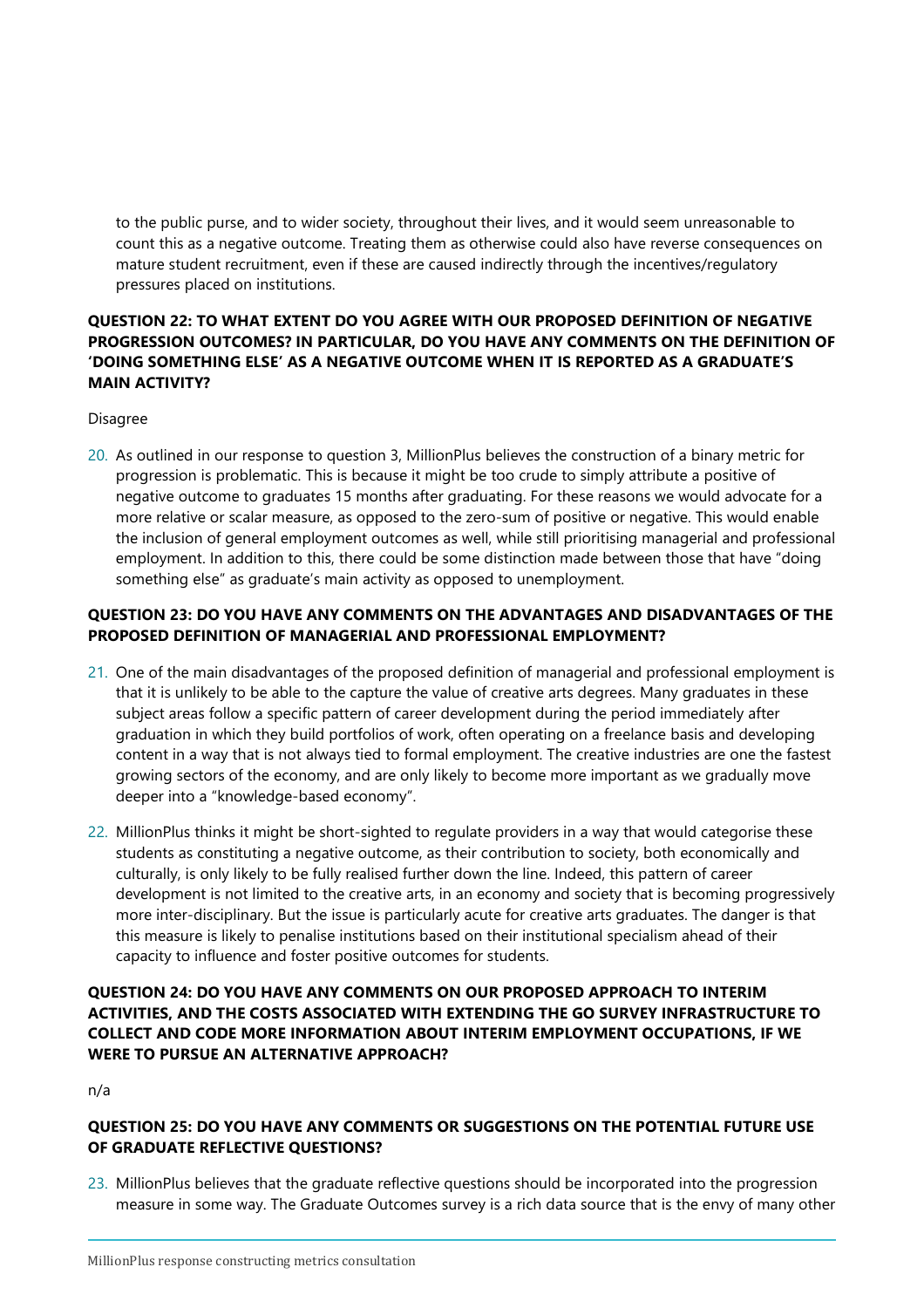nations in terms of tracking graduate activities and opinion. The current proposals risk leaving this valuable resource underutilised in the regulation of student outcomes. It is important to remember that the OfS was founded on the principle of responding to the needs and interests of students. This principle is reiterated numerous times in the current consultations on quality and standards. It is logical, therefore, to include the student voice in the measure into the process of regulating student outcomes.

- 24. MillionPlus understands the limitations of using the reflective questions to judge and monitor institutions. These questions are open to the subjective opinion and interpretation of students, which can make them less robust than other measures. However, there is equally a risk in developing an approach which takes no account of the student voice. The risk in the proposed approach is that the OfS is only responding to a narrow set of student interests with respect to life after study and the impact of the university experience. MillionPlus believes the employability of graduates is of great importance, and that there should be some incentives within the system for institutions to support high levels of progression into highly skilled employment. But employability (and by extension, progression to highly skilled employment) is not the only reason that students enter higher education. It is important not to define the value of education purely in economic terms through this exercise. The risk is that the OfS arrives at a point where it is effectively telling students what is in their best interests to be doing 15 months after graduating, without having any regard for how impactful or useful students see their university experience themselves.
- 25. Once again, MillionPlus observes a distinction here between progression and the other two measurements of student outcomes. For continuation and completion measures, it is reasonable to work on the assumption that it is the best interests of student to continue and complete the course they have signed up for. This is because we should expect that all students engage with higher education with the intention of continuing and completing. But for progression, the outcomes that are being measured are slightly more complex and do not always correspond directly to the motivations of students have for entering higher education. People decide to study for a broad set of reasons, and when polled, interest in the subject of study usually emerges as the top response for students. Of course, most students also intend to progress to highly skilled employment. But it is wise not to be too reductive here in terms of ascribing value or positive outcomes to graduates.
- 26. MillionPlus is encouraged to see that Graduate Outcomes responses are offered as one example of evidence that might be considered when applying context (for institutions who are shown to be below the numerical thresholds). But MillionPlus believes that the OfS can go further here, by embedding some of the reflective question responses into the progression measure. As noted above, we acknowledge the limitations of using these questions as a measure of institutional performance. This is why we would not advocate for a new measure or metric to added alongside the three that are proposed. This could also increase complexity and burden for providers and the OfS. Instead, we would like the OfS to explore the possibility of combining the reflective questions with highly skilled employment to produce a composite progression measure, as hinted at in the consultation document.

# Questions relating to proposal 8: Construction of student experience measures based on the National Student Survey

### **QUESTION 26: TO WHAT EXTENT DO YOU AGREE WITH THE PROPOSED CALCULATION OF NSS SCALE-BASED STUDENT EXPERIENCE MEASURES?**

Agree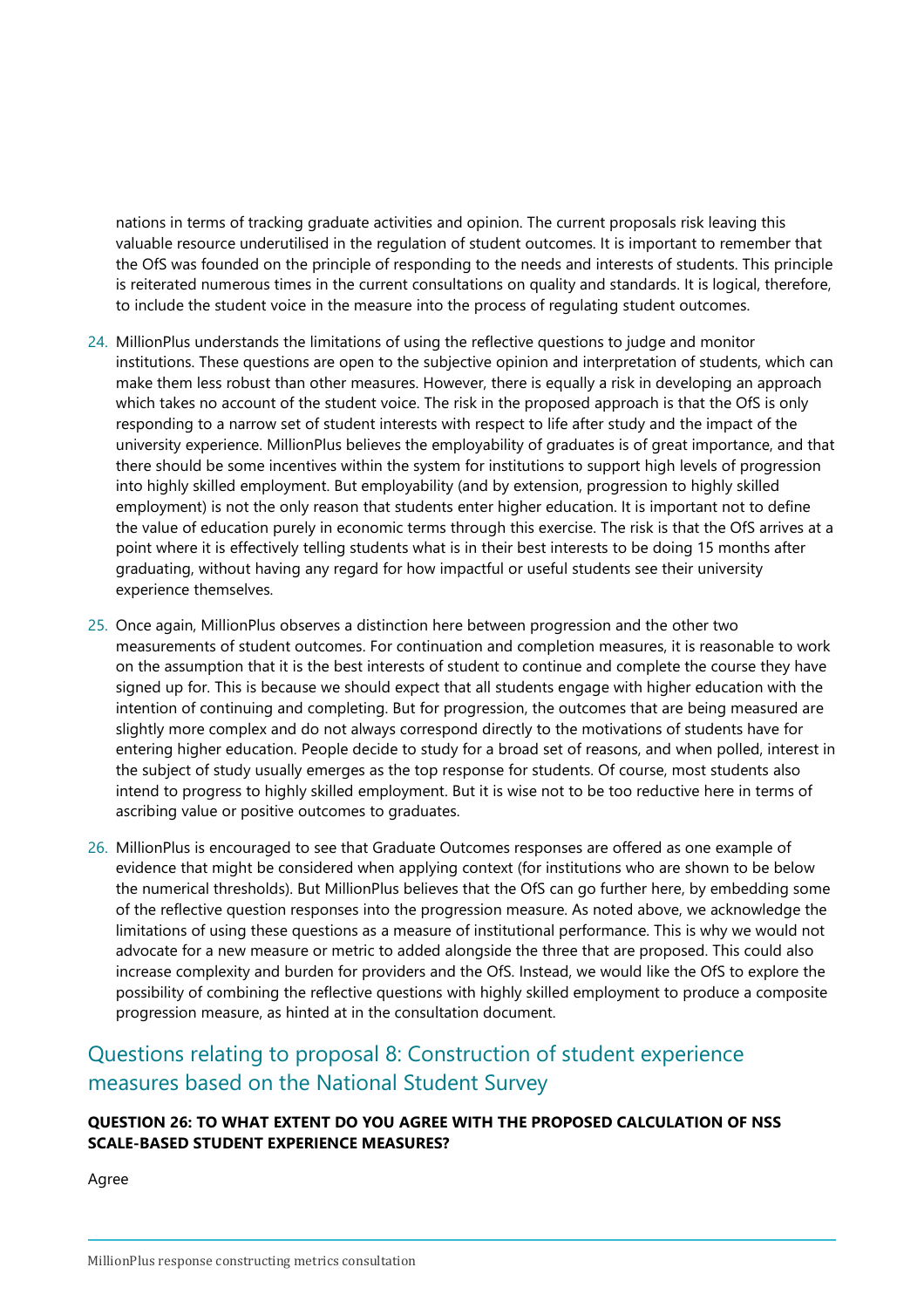# **QUESTION 27: TO WHAT EXTENT DO YOU AGREE WITH THE PROPOSED APPROACH TO NSS SURVEY NON-RESPONSE (INCLUDING THE REQUIREMENT FOR A 50 PER CENT RESPONSE RATE)?**

Agree

# Questions relating to proposal 9: Definition and coverage of split indicator categories

**QUESTION 28: TO WHAT EXTENT DO YOU AGREE WITH OUR PROPOSED DEFINITION OF SPLIT INDICATORS SHOWING YEAR OF ENTRY OR QUALIFICATION?**

Agree

**QUESTION 29: TO WHAT EXTENT DO YOU AGREE WITH OUR PROPOSED DEFINITION OF SPLIT INDICATORS SHOWING SUBJECT STUDIED USING CAH2 SUBJECT GROUPS?**

Agree

**QUESTION 30: TO WHAT EXTENT DO YOU AGREE WITH THE SELECTION AND PROPOSED DEFINITIONS OF SPLIT INDICATORS FOR STUDENT CHARACTERISTICS?**

Agree

**QUESTION 31: TO WHAT EXTENT DO YOU AGREE WITH THE SELECTION AND PROPOSED DEFINITIONS OF SPLIT INDICATORS FOR COURSE TYPES?**

Agree

**QUESTION 32: TO WHAT EXTENT DO YOU AGREE WITH OUR PROPOSED DEFINITION OF SPLIT INDICATORS SHOWING PROVIDER PARTNERSHIP ARRANGEMENTS?**

n/a

# Questions relating to proposal 10: Definition and coverage of benchmarking factors

**QUESTION 33: TO WHAT EXTENT DO YOU AGREE WITH THE PROPOSED DEFINITIONS OF THE SECTOR AGAINST WHICH ENGLISH AND DEVOLVED ADMINISTRATION PROVIDERS WILL BE BENCHMARKED?**

Agree

**QUESTION 34: TO WHAT EXTENT DO YOU AGREE WITH THE BENCHMARKING FACTORS AND GROUPS WE HAVE PROPOSED FOR EACH OF THE STUDENT OUTCOME AND EXPERIENCE MEASURES?**

Agree

**QUESTION 35: DO YOU HAVE ANY COMMENTS ON THE METHODOLOGY WE USE TO CALCULATE THE ABCS QUINTILES WE PROPOSE TO USE IN THE BENCHMARKING OF STUDENT OUTCOME MEASURES?**

Agree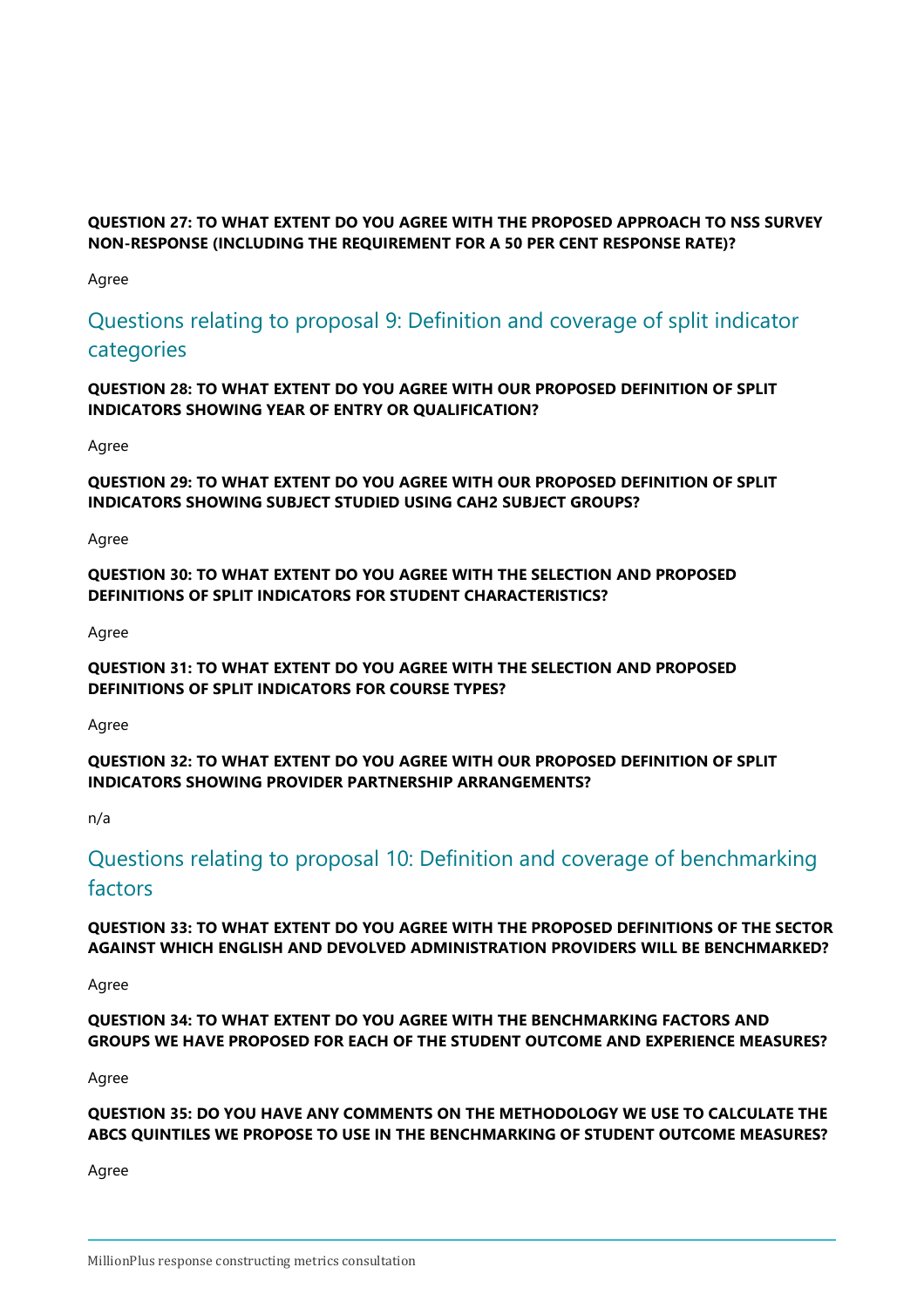27. MillionPlus understands the practical advantages of using ABCS. It would be useful to have more clarity on when it will be possible to include ABCS for all of the three metrics (the description of timings in paragraph 439 is quite vague). This will help providers in planning for the changes.

### **QUESTION 36: DO YOU HAVE ANY COMMENTS ON THE METHODOLOGY WE USE TO CALCULATE THE GEOGRAPHY OF EMPLOYMENT QUINTILES WE PROPOSE TO USE IN THE BENCHMARKING OF PROGRESSION MEASURES?**

n/a

# **QUESTION 37: DO YOU WISH TO MAKE ANY WELL-EVIDENCED ARGUMENTS REGARDING EFFECTS OF THE COVID-19 PANDEMIC ON CONTINUATION AND COMPLETION OUTCOMES, YET TO BE BORNE OUT IN THE DATA?**

n/a

# Questions relating to proposal 11: Presentation of student outcome and experience data indicators and approach to statistical uncertainty

# **QUESTION 38: DO YOU HAVE ANY COMMENTS ABOUT THE OPPORTUNITIES AND CHALLENGES THAT RESULT FROM OUR PRESENTATION OF THE STUDENT OUTCOMES AND EXPERIENCES INDICATORS, AND ON THE EFFECTIVENESS OF THE GUIDANCE WE HAVE PROVIDED FOR USERS OF OUR DATA DASHBOARDS?**

- 28. MillionPlus thinks that the proposed presentation of student outcome indicators and approach to statistical uncertainty is well explained and appears sensible. However, there is always a risk, that when designing a user-focused system that is aimed at experts and the wider public, there will be problems in communication and risks that the information is not interpreted properly. There will always be a trade off in this. It is questionable how many outside of the world of HE will actually be accessing and using this data and inspecting the statistical uncertainty associated with the figures. It should always be remembered that the primary audience for this data will be those working in the HE sector.
- 29. MillionPlus believes that it would be advantageous for the OfS to establish a better name/descriptor for the shaded bars that are used to demonstrate statistical uncertainty. This name should be simple and clearly indicate the general purpose/use of the table/graphics. This will help in wider communication and should give them a distinctive identity that people can refer to as a clear reference point. As it stands the name is too vague, which does not lend itself well to them being used and known widely within the sector.

### **QUESTION 39: DO YOU HAVE ANY COMMENTS ABOUT THE CHALLENGES THAT MIGHT RESULT FROM APPLICATION OF THE DATA PROTECTION REQUIREMENTS, SUPPRESSING INDICATORS WHEN THE DENOMINATOR CONTAINS FEWER THAN 23 STUDENTS, AND WHEN THE NUMERATOR AND DENOMINATOR DIFFER BY FEWER THAN THREE STUDENTS?**

n/a

Questions relating to proposal 12: Definition and coverage of data about the size and shape of provision